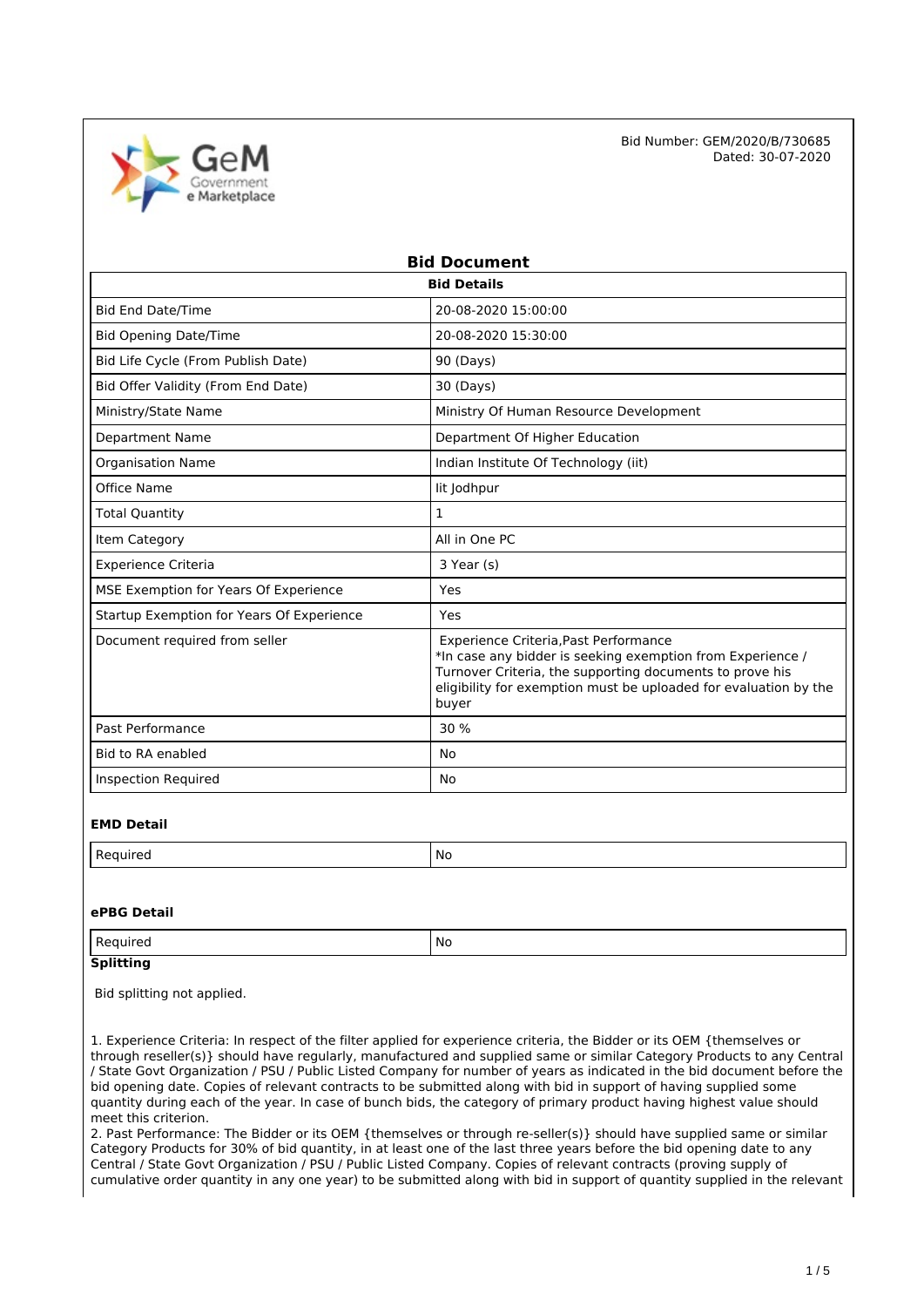year. In case of bunch bids, the category related to primary product having highest bid value should meet this criterion.

# **All In One PC ( 1 pieces )**

### **Technical Specifications**

### [\\* As per GeM Category Specification](https://bidplus.gem.gov.in/bidding/bid/showCatalogue/wEdLNAOIRCwUtzW3HuewGK4miBkXjVbBtAIMa-CvzoE)

| <b>Specification</b> | <b>Specification Name</b>                                                        | <b>Values</b>                        | <b>Bid Requirement</b><br>(Allowed Values)                                                                                                                                                                                                                                                                                                                                                                                                                                                              |
|----------------------|----------------------------------------------------------------------------------|--------------------------------------|---------------------------------------------------------------------------------------------------------------------------------------------------------------------------------------------------------------------------------------------------------------------------------------------------------------------------------------------------------------------------------------------------------------------------------------------------------------------------------------------------------|
| Motherboard          | <b>Chipset Series</b>                                                            | <b>OEM</b>                           | Intel H Series, Intel B Series,<br>Intel Q Series, OEM Or<br>higher                                                                                                                                                                                                                                                                                                                                                                                                                                     |
|                      | <b>Chipset Number</b>                                                            | On OEM Motherboard                   | Intel H110, Intel H270, Intel<br>H310, Intel H370, Intel<br>B250, Intel B360, Intel Q<br>250, Intel Q 270, Intel Q<br>370, On OEM Motherboard<br>Or higher                                                                                                                                                                                                                                                                                                                                              |
|                      | <b>Expansion Slots (M Dot</b><br>2)                                              | $\mathbf 0$                          | $\ast$                                                                                                                                                                                                                                                                                                                                                                                                                                                                                                  |
| Processor            | <b>Processor Make</b>                                                            | Intel                                | Intel                                                                                                                                                                                                                                                                                                                                                                                                                                                                                                   |
|                      | <b>Processor Generation</b>                                                      | 8                                    | 8.0 Or higher                                                                                                                                                                                                                                                                                                                                                                                                                                                                                           |
|                      | <b>Number of Cores per</b><br><b>Processor</b>                                   | 6                                    | 6, 8, 10 Or higher                                                                                                                                                                                                                                                                                                                                                                                                                                                                                      |
|                      | Processor Base<br>Frequency (GHz)                                                | $\overline{\mathbf{3}}$              | $\ast$                                                                                                                                                                                                                                                                                                                                                                                                                                                                                                  |
|                      | <b>Processor Description</b>                                                     | Intel Core i5                        | Intel Core i5, Intel Core i7,<br>Intel Core i9 Or higher                                                                                                                                                                                                                                                                                                                                                                                                                                                |
|                      | <b>Processor Number</b>                                                          | Intel Core i5 Turbo Boost 4.1<br>GHz | Intel Core i5 8400, Intel<br>Core i5 8500, Intel Core i5<br>8600, Intel Core i5 8600K,<br>Intel Core i7 7700, Intel<br>Core i7 8700T, Intel Core i7<br>7700K, Intel Core i5 8250U,<br>Intel Core i7 8700, Intel<br>Core i5 8700K, Intel Core i5<br>Turbo Boost 4.1 GHz, Intel<br>Core i5 Turbo Boost 4.3<br>GHz, Intel Core i5 Turbo<br>Boost 4.6 GHz, Intel Core i5<br>9400, Intel Core i5 9500,<br>Intel Core i5 9600, Intel<br>Core i7 9700, Intel Core i9<br>9900, Intel Core i7 9700T Or<br>higher |
|                      | Out of Band<br>Management                                                        | <b>NA</b>                            | $\ast$                                                                                                                                                                                                                                                                                                                                                                                                                                                                                                  |
|                      | Cache (MB)                                                                       | 9                                    | $\ast$                                                                                                                                                                                                                                                                                                                                                                                                                                                                                                  |
| Graphics             | <b>Graphics Type</b>                                                             | Dedicated/Discrete                   | $\ast$                                                                                                                                                                                                                                                                                                                                                                                                                                                                                                  |
|                      | Graphic Card<br>Description                                                      | $\overline{a}$                       | $\ast$                                                                                                                                                                                                                                                                                                                                                                                                                                                                                                  |
|                      | <b>Size of Memory in</b><br><b>Case of Dedicated</b><br><b>Graphic Card (GB)</b> | $\overline{4}$                       | 4, 8 Or higher                                                                                                                                                                                                                                                                                                                                                                                                                                                                                          |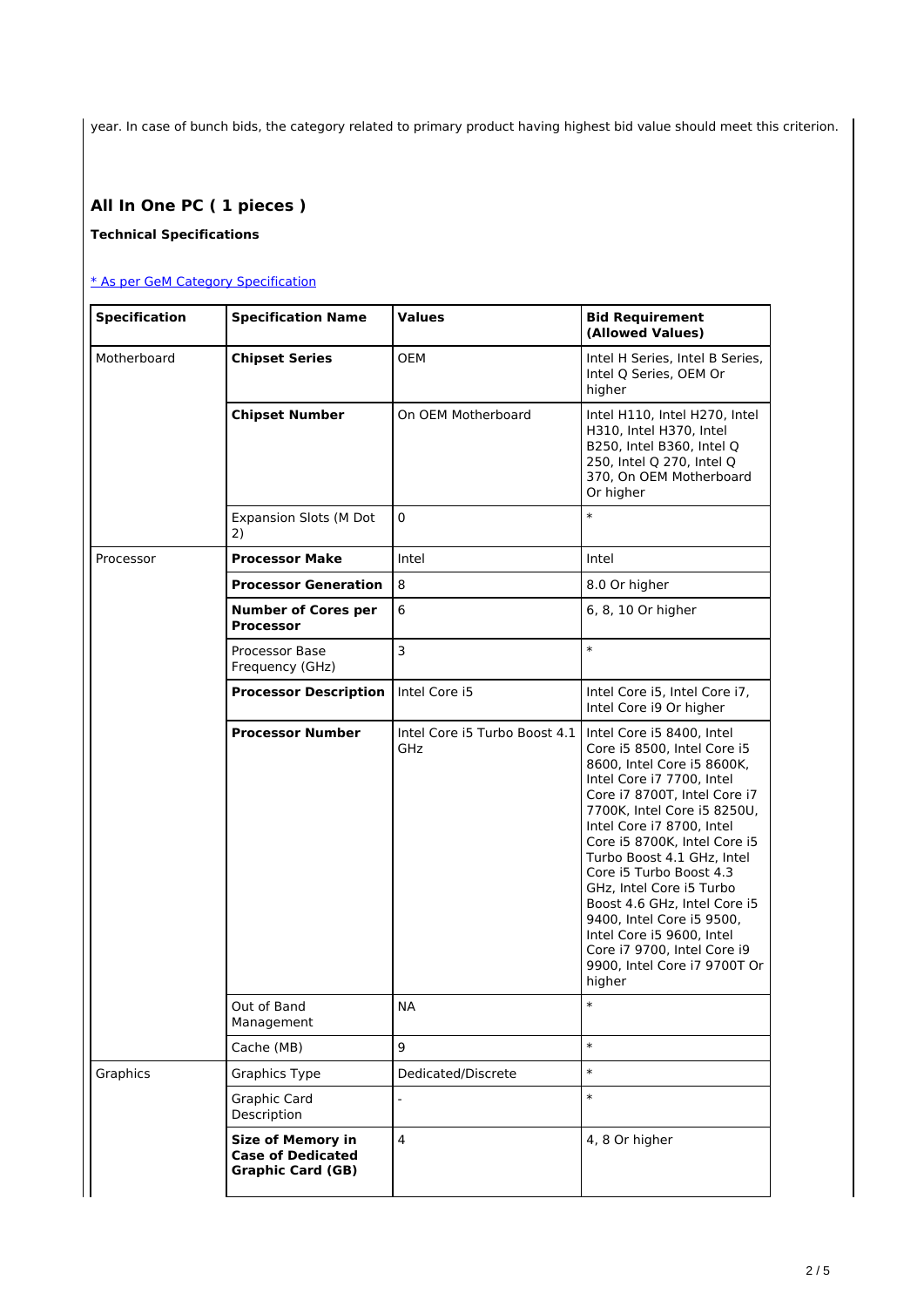|                  | Size of VRAM in case of<br><b>Integrated Graphics</b><br>(MB)         | 0                                                                                                           | $\ast$                                                       |
|------------------|-----------------------------------------------------------------------|-------------------------------------------------------------------------------------------------------------|--------------------------------------------------------------|
| Operating System | <b>Operating System</b><br>(Factory Pre-Loaded)                       | Mac OS                                                                                                      | Mac OS                                                       |
|                  | Recovery Image Media                                                  | CD from the OEM / Stored in<br>Partition of the Hard Disk /<br>USB Drive from the OEM /<br>On Line / Cloud, | $\ast$                                                       |
|                  | OS Certification                                                      | Mac                                                                                                         | $\ast$                                                       |
| Memory           | Type of RAM                                                           | DDR4                                                                                                        | $\ast$                                                       |
|                  | <b>RAM Size (GB)</b>                                                  | 8                                                                                                           | 8, 16, 32, 64 Or higher                                      |
|                  | RAM Speed (MHz)                                                       | 2666                                                                                                        | $\ast$                                                       |
|                  | <b>Total Numbers of DIMM</b><br>Slots Available                       | $\overline{2}$                                                                                              | $\ast$                                                       |
|                  | Number of DIMM Slots<br>populated                                     | $\overline{2}$                                                                                              | $\ast$                                                       |
|                  | <b>RAM Expandability up</b><br>to(using spare DIMM<br>Slots in GB)    | $\mathbf 0$                                                                                                 | 8, 16, 32, 64, 0 Or higher                                   |
| Storage          | <b>Type of Drives used</b><br>to populate the<br><b>Internal Bays</b> | <b>HDD</b>                                                                                                  | <b>HDD</b>                                                   |
|                  | Number of Internal Bays<br>populated with HDD                         | 0                                                                                                           | $\ast$                                                       |
|                  | Capacity of each HDD<br>(GB)                                          | NА                                                                                                          | $\ast$                                                       |
|                  | <b>Total HDD Capacity</b><br>(GB)                                     | 1000                                                                                                        | 1000, 1500, 2000, 2500,<br>3000 Or higher                    |
|                  | Number of Internal Bays<br>populated with SSD                         | 0                                                                                                           | $\ast$                                                       |
|                  | Capacity of each SSD<br>(GB)                                          | 0                                                                                                           | $\ast$                                                       |
|                  | <b>Total SSD Capacity</b><br>(GB)                                     | 0                                                                                                           | 128, 256, 384, 512, 768,<br>1024, 2048, 4096, 0 Or<br>higher |
|                  | Optane Memory (GB)                                                    | $\mathbf 0$                                                                                                 | $\ast$                                                       |
| Display          | <b>Display Size (INCHES)</b>                                          | 21.5                                                                                                        | 21.5, 22, 23.6, 23.8, 27, 34,<br>37.5 Or higher              |
|                  | <b>Display Type</b>                                                   | Non Touch                                                                                                   | Non Touch, Touch Or higher                                   |
|                  | <b>Panel Technology</b>                                               | <b>IPS</b>                                                                                                  | IPS, WVA Or higher                                           |
|                  | <b>Display Resolution</b><br>(PIXELS)                                 | 4096x2304                                                                                                   | 4096x2304, 5120x2880 Or<br>higher                            |
|                  | <b>Availability of</b><br><b>Webcam integrated</b><br>with Display    | Yes                                                                                                         | Yes                                                          |
|                  | If yes, Resolution of<br>Webcam                                       | HD                                                                                                          | $\ast$                                                       |
|                  | Availability of Speakers<br>integrated with Display                   | Yes                                                                                                         | $\ast$                                                       |
|                  | If Yes, Number of<br>Speakers available                               | $\overline{2}$                                                                                              | $\ast$                                                       |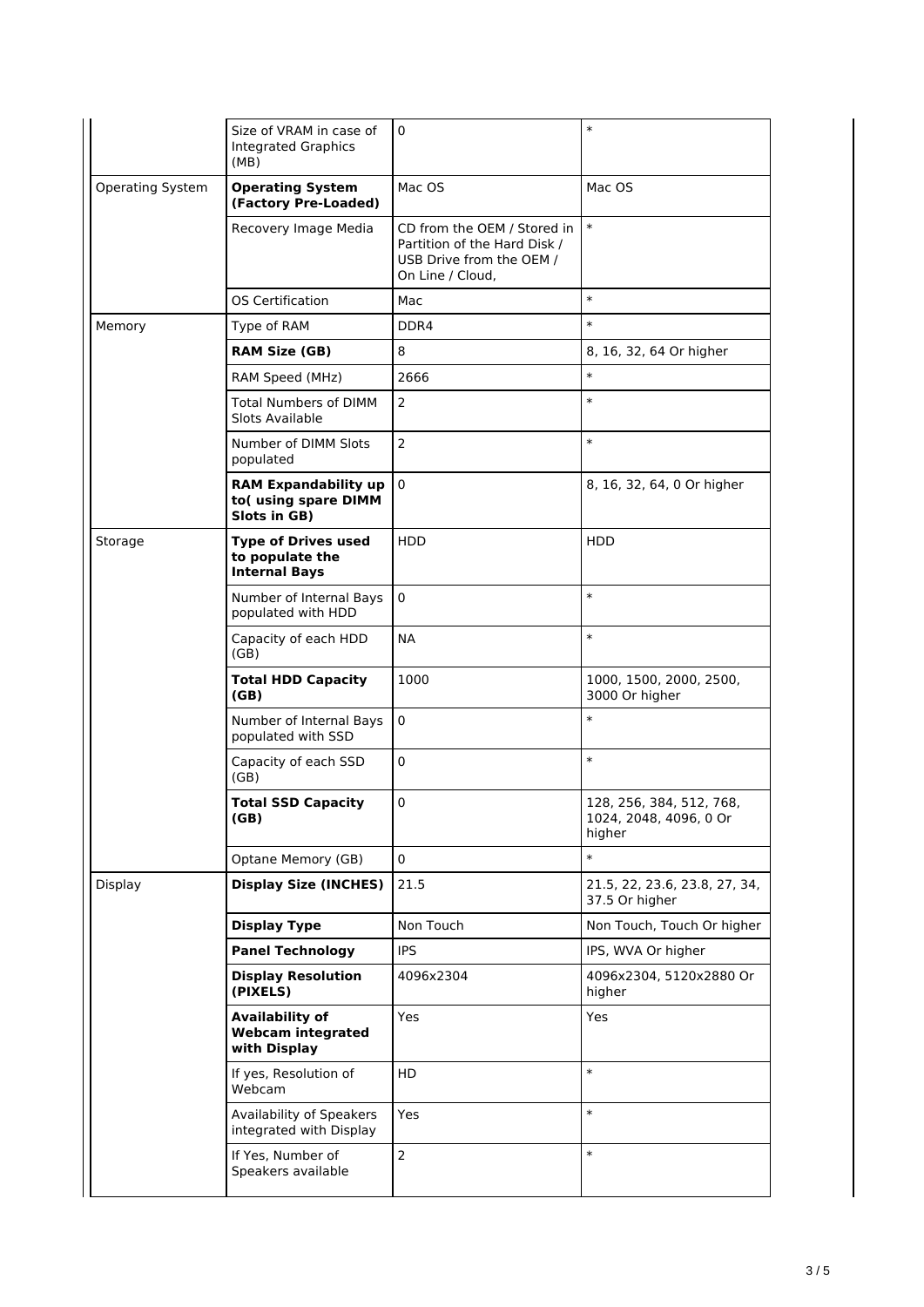| Connectivity  | <b>Wireless Connectivity</b>                                   | Yes                                             | $\ast$ |
|---------------|----------------------------------------------------------------|-------------------------------------------------|--------|
|               | If Yes, Type of Wireless<br>Connectivity                       | Wi-Fi 802.11ac                                  | $\ast$ |
|               | Number of Ethernet<br>Ports                                    | $\mathbf 1$                                     | $\ast$ |
|               | Type of Ethernet Ports                                         | 10/100/1000 on board<br>Integrated Gigabit Port | $\ast$ |
|               | <b>Bluetooth Connectivity</b>                                  | Yes                                             | $\ast$ |
|               | If Yes, Version of<br><b>Bluetooth Available</b>               | 4.2                                             | $\ast$ |
| Ports         | Number of USB Version<br>2 Point 0 Ports                       | $\overline{2}$                                  | $\ast$ |
|               | Number of USB Version<br>3 point 0 / 3 point 1, Gen<br>1 Ports | $\pmb{0}$                                       | $\ast$ |
|               | Number of USB Version<br>3 point 1, Gen 2 Ports                | $\overline{2}$                                  | $\ast$ |
|               | Number of USB Type C<br>Ports                                  | $\mathbf 1$                                     | $\ast$ |
|               | Number of Serial Ports                                         | 0                                               | $\ast$ |
|               | Number of VGA Ports                                            | 0                                               | $\ast$ |
|               | Number of HDMI Ports                                           | 0                                               | $\ast$ |
|               | Number of DP Ports                                             | $\mathbf 0$                                     | $\ast$ |
| Generic       | <b>Optical Drive</b>                                           | N/A                                             | $\ast$ |
|               | Audio-in                                                       | No                                              | $\ast$ |
|               | Audio-out                                                      | No                                              | $\ast$ |
|               | Headphone out                                                  | Yes                                             | $\ast$ |
|               | Microphone-in                                                  | No                                              | $\ast$ |
|               | Stand                                                          | Standard                                        | $\ast$ |
| Power         | Power Supply                                                   | Integrated                                      | $\ast$ |
|               | Power Supply Capacity<br>(Watt)                                | 240                                             | $\ast$ |
|               | Minimum Power<br>Efficiency Range (%)                          | $85 - 90$                                       | $\ast$ |
| Certification | <b>BIS Registration under</b><br>CRS of Meity                  | Yes                                             | $\ast$ |
|               | <b>BIS Registration Number</b><br>and its Validity             |                                                 | $\ast$ |
|               | <b>ROHS Compliance</b>                                         | Yes                                             | $\ast$ |
|               | BEE / Energy Star for the<br>given Model                       | Yes                                             | $\ast$ |
|               | <b>Other Certification</b><br>Available                        | <b>FCC</b>                                      | $\ast$ |
| Input Devices | <b>Mouse Connectivity</b>                                      | Wireless                                        | $\ast$ |
|               | Type of Mouse                                                  | <b>Optical Scroll</b>                           | $\ast$ |
|               | <b>Keyboard Connectivity</b>                                   | Wireless                                        | $\ast$ |
|               | Type of Keyboard                                               | Standard                                        | $\ast$ |
| Operating     | Minimum Operating                                              | 10                                              | $\ast$ |